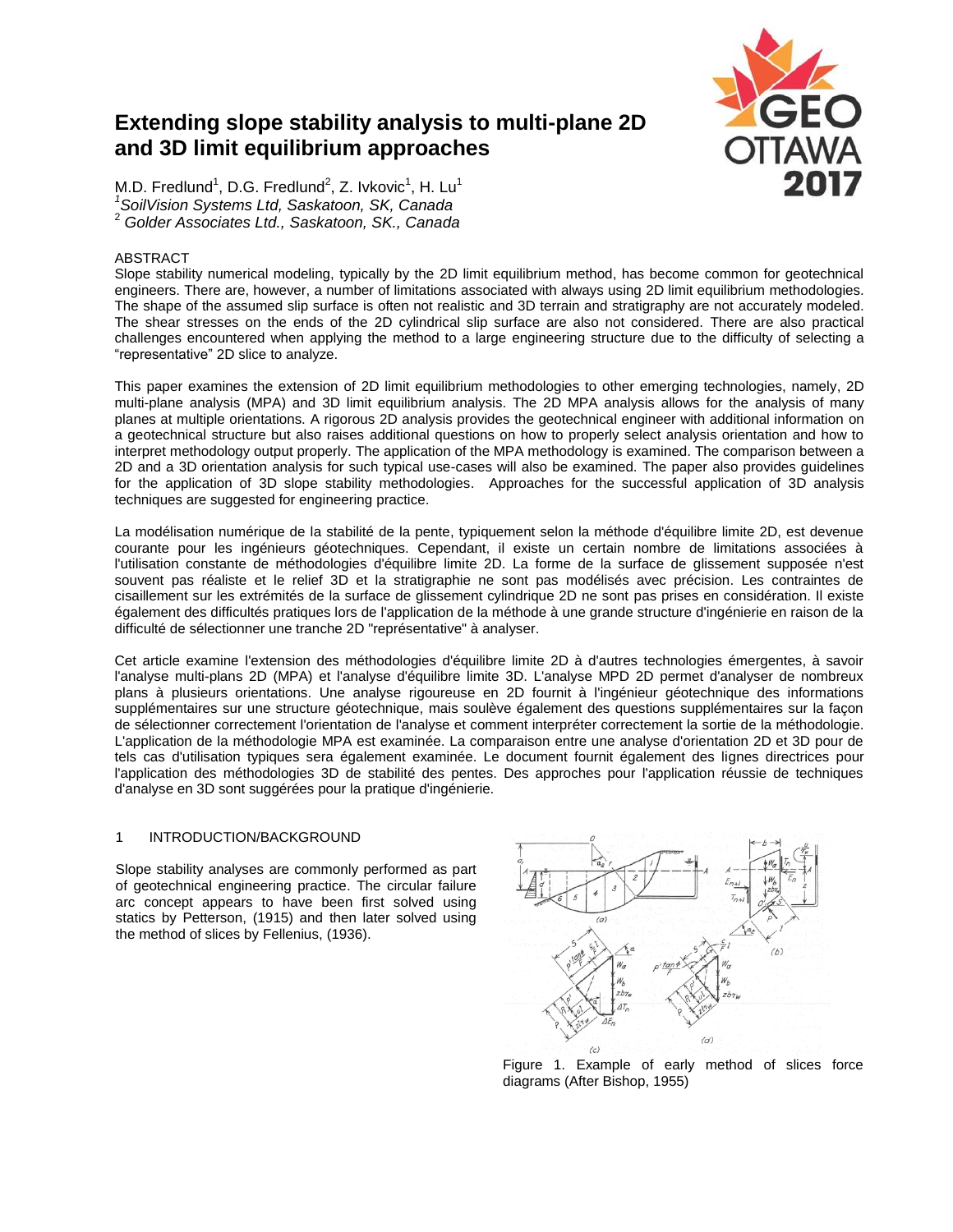The concept of solving both force and moment equilibrium was introduced by Bishop (1953). Modern methods solving comprehensive force and moment equilibrium followed (Spencer, 1967; Morgenstern-Price, 1965, Fredlund/GLE-Fredlund and Krahn 1977, Fredlund et al. 1981).

The implementation of the method of slices in various computer codes has resulted in its dominance as a practical method for slope stability analysis in the geotechnical engineering practice. Early mainframe computer codes were difficult to use and have been replaced by sophisticated CAD-based user interfaces which make the design of 2D profile cross-sections easy for users. A limit equilibrium method (LEM) analysis is generally considered to be faster to complete than a comparable finite element-based slope stability analysis.

Geotechnical engineers have become somewhat complacent with respect to using 2D slope stability as it is easy to perform. However, 2D analyses suffers from fundamental limitations foremost of which are; i) the slip shape is most often assumed to be cylindrical, and ii) the slope geometry is assumed to be unchanged in the third dimension. Such assumptions have generally shown 2D analysis to be conservative with respect to 3D factor of safety analyses in amounts between 10 to 100% (Domingos, 2016). If unsaturated aspects of slope stability are taken into consideration then the difference can be even higher (Lulu, 2015). There is an opportunity to refine designs through the application of 3D slope stability analysis.

It should be noted that the difference between a 2D and a calculated 3D factor of safety can be different in each situation. In other words, it is impossible to assume a specific 2D/3D difference for a particular scenario.

One of the issues in geotechnical consulting firm relates to how the 3D site geometry is handled. A geotechnical consulting firm may have been bought by another corporations and in the past the workplace organization may have centered around having a technical department managing the site data on a different software platform. The geotechnical engineer must specify to the data management department that a particular 2D cross-section is required. The results of topography, borehole, and piezometric data are summarized and a 2D cross-section is produced a number of days later. The geotechnical engineer then analyzes the cross-section and may find that an alternative cross-section is desired which may be more critical in terms of slope stability. This is particularly true if there are 3D effects in the foundation stratigraphy or the topology.

A better path forward would be to optimize and integrate; i) the development of the site geometry and ii) the analysis of the slope stability of the site. This paper will present methods of analysis using SVDESIGNER™ and SVSLOPE® in order to illustrate how a more comprehensive analysis can be undertaken by working with a 3D visualization of a site and integrating both 2D and 3D analysis. The application of software tools to analyze slope stability in 3D has traditionally been limited. Recent developments allow for the easy application of 3D

stability analysis for typical problems (Fredlund, 2015; Reyes, 2014).

## 1.1 What are we actually doing in a 2D analysis?

It is helpful to first understand what we are doing with a 2D slope stability analysis. Geotechnical engineers generally conclude that it is conservative and therefore safe to undertake a 2D analysis from a design standpoint. A 2D analysis actually undertakes the modeling of a 3D cylinder of infinite width as shown in Figure 2. In this model it is important to realize that what the modeler is actually representing is the solution of the slipping of a cylindrical slip surface for which the shear resistance on each vertical end is not considered. The anchor considered in this scenario must have its strength reduced because theoretically in the analysis it is represented as a steel plate.



Figure 2. Illustration of a 3D equivalent of 2D limit equilibrium model

It is difficult to solve for the true factor of safety when the topology varies in the  $3<sup>rd</sup>$  dimension. A simple varying topology example is shown in Figure 3 (Jiang et. al., 2003) where a relatively simple slope is presented. It is difficult to calculate the true factor of safety using a 2D plane strain analysis.



Figure 3. Simple slope that is difficult to analyze for the factor of safety using a plane strain 2D analysis

#### 1.2 Is 3D analysis new?

3D slope stability analysie have been studied for several decades. Hovland (1979) was the first to analyze a three-dimensional slope using the method of columns.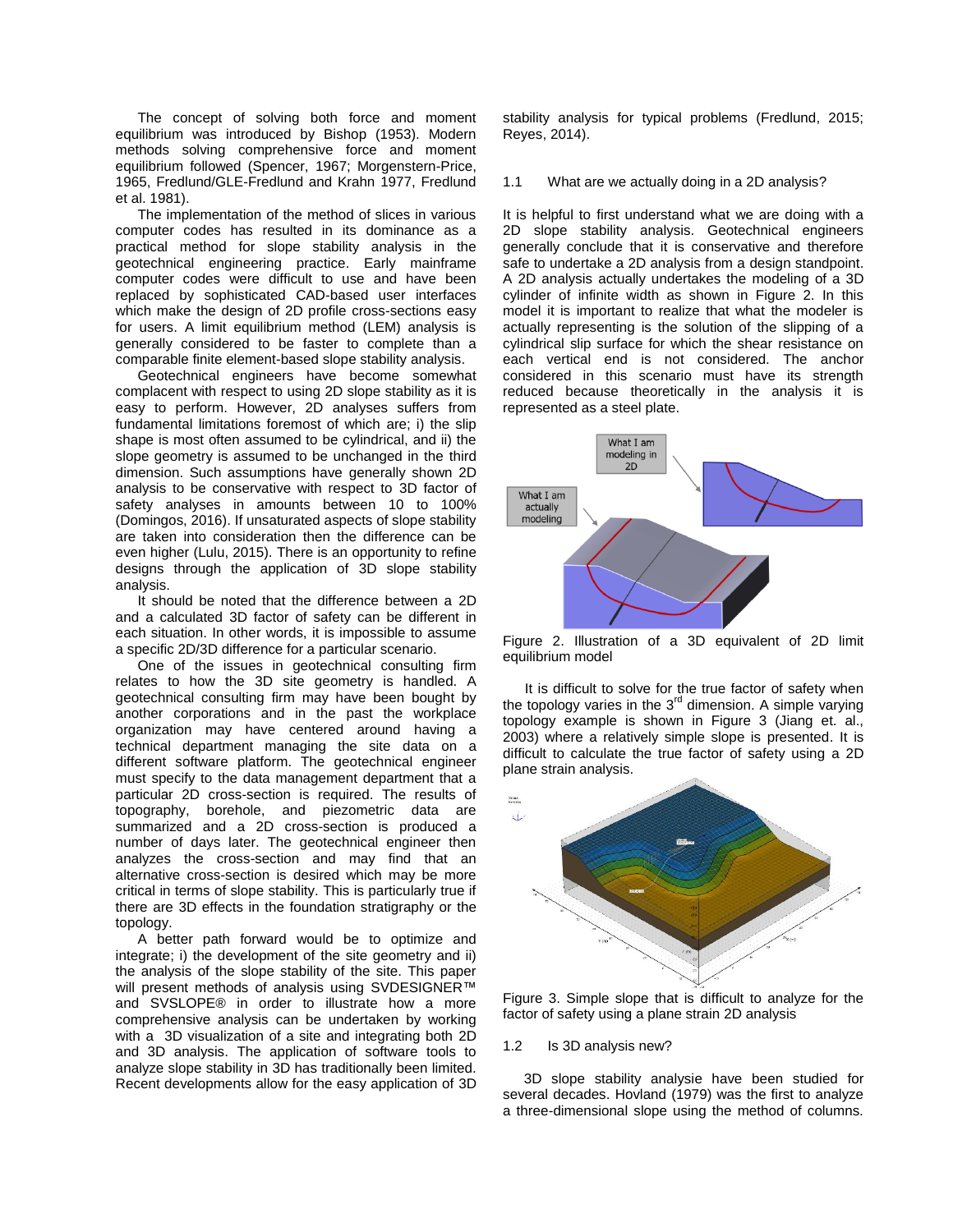The Hovland method is an extension of the assumptions associated with the two-dimensional Ordinary method. That is, all intercolumn forces acting on the sides of the columns are ignored. The normal and shear forces acting at the base of each column are derived as the components of the weight of the column. Hovland (1979) observed that the 3D analysis resulted in a smaller factor of safety than from the 2D analysis for some situations.

Hungr (1987) proposed a method that was an extension of Bishop's (1955) Simplified method to threedimensional analysis without any additional assumptions involved. The vertical inter-column shear forces acting on both lateral and longitudinal faces of each column were neglected. The results of the Hungr study indicated that the ratio of  $FOS_{3D}/FOS_{2D}$  was greater than 1.0 for all cases. Hungr (1987) suggested that the extended 3D method would be intuitively expected to exhibit similar performance to the original Bishop method for 2D analysis.

Hungr et al. (1989) compared three-dimensional methods that were extensions of the assumptions in Bishop's (1955) simplified and Janbu's simplified twodimensional methods for a number of solutions. Favourable results from Bishop's method were obtained for rotational and symmetric sliding surfaces. Bishop's simplified method was found to be conservative when used for some nonrotational and asymmetric surfaces, because it neglects internal strength.

Lam and Fredlund (1993) presented the theory and implementation of a more generalized three-dimensional slope stability model extending the two-dimensional general limit equilibrium (GLE) formulation (Fredlund and Krahn 1977, Fredlund et al. 1981). The dominant intercolumn force functions were found for the vertical shear forces acting on each faces of the column. The effect of other force functions was negligible for the studied geometries.

A review of limit equilibrium methods used for threedimensional slope stability analysis was presented by Kalatehjari and Ali (2013).

- Simplified Bishop method (Bishop 1955)
- (ii) Spencer's method (Spencer 1967)
- (iii) Morgenstern–Price method (Morgenstern and Price 1965)
- (iv) Generalized limit equilibrium method (Fredlund et al. 1981)
- 1.3 How does 3D fit with 1.3 or 1.5 designs?

A question often encountered with respect to 3D analysis is "Can I design a slope to a factor of safety of 1.3 or 1.5 using a 3D analysis?". In order to answer this question it is imperative to first understand the existing geotechnical engineer's thought process on this matter. . When a

geotechnical engineer designs a slope to 1.3 they essentially know that, according to their 2D analysis, they have a 30% over-design. They also know that a 2D analysis is conservative, therefore they have an unknown extra factor of safety,  $F_{3D-2D}$ , that is the difference between a 3D analysis and a 2D analysis. The geotechnical engineer has traditionally relied on this "extra" factor of safety to assist in the design providing confidence without a clear assessment of the magnitude of safety that has been invoked (Figure 4).

The difficulty with this logic is that  $F_{3D-2D}$  has been proven through academic studies to be anywhere between 5% and 60% (Zhang, 2015). Therefore the engineer may, in reality, have a slope that either truly only has a 30% over-design or they may have a slope that is 90%+ over-designed. Either end of the scale has implications that the client should be aware of.

Performing a 3D analysis can be related to determining the ratio of F3D-2D and being able to make professional decisions based on the obtained information. A 3D analysis is increasingly becoming an essential part of most slope stability studies. In other words, it is suggested that both a 2D and a 3D stability analysis should be undertaken. The reason for performing both a 2D and a 3D analysis is that the slip shape of most slides is always 3D in nature.



Figure 4. Illustration of the difference between 2D and 3D slope stability analysis

#### 3.1 Continuity between 2D and 3D LEM

It is important to know the difference between the slip shape analyzed in a 2D analysis and a 3D analysis. In a 2D analysis the slip shape is assumed to be extended infinitely in the  $3<sup>rd</sup>$  dimension and the shear forces on the end of the slip surface is ignored. An example 2D analysis is presented in Figure 1. The equivalent 3D analysis is shown in Figure 6 where there is no shear strength applied to the vertical ends of the slip surface.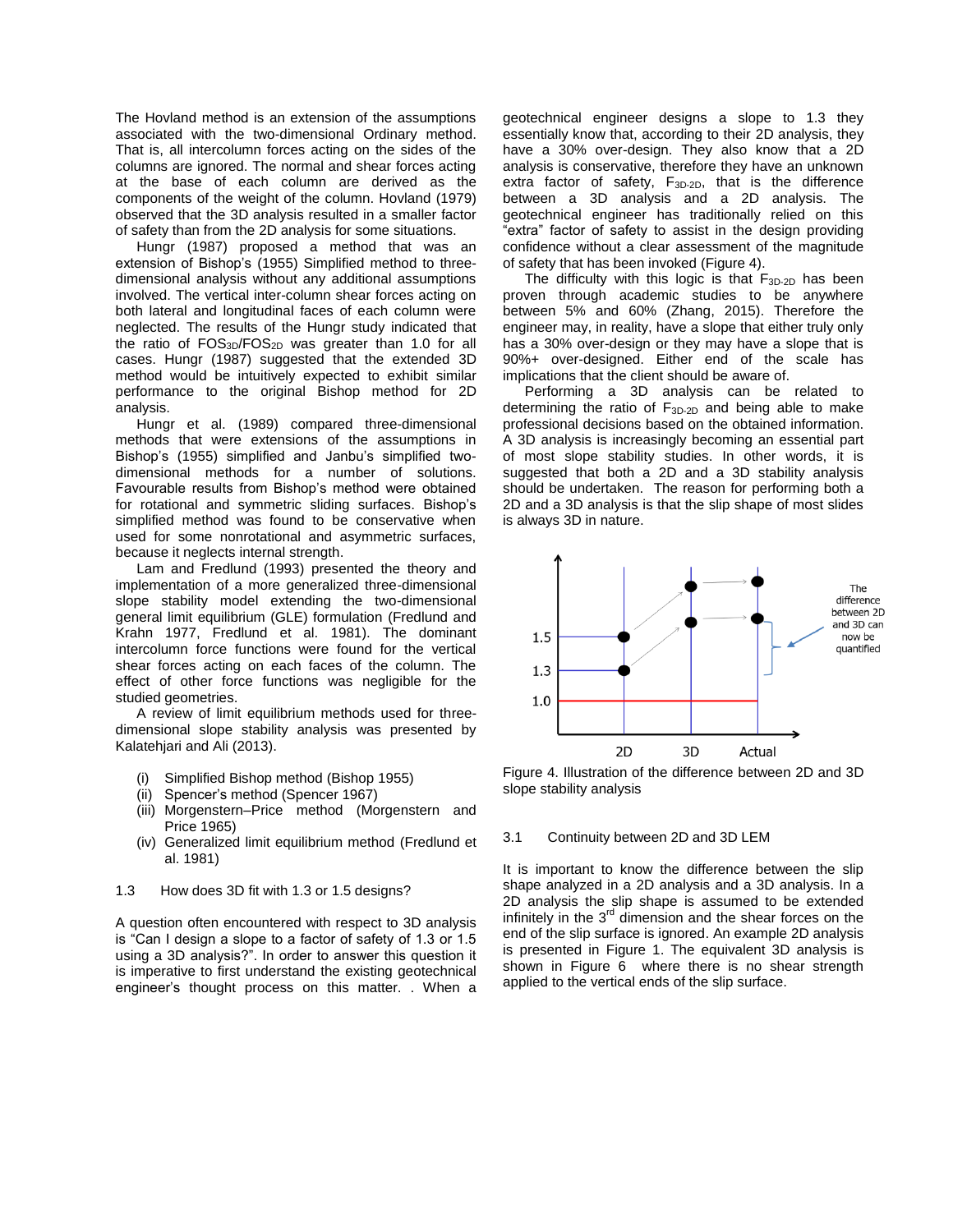

Figure 5. Example 2D stability analysis



Figure 6. Equivalent 3D analysis (slip surface exploded out of the slope)

A simple test of a 3D analysis can be performed by creating a 3D model of a 2D extruded slip surface and applying zero shear strength to the end-walls of the slip surface. This test can be used to verify the 3D equivalent scenario of any 2D analysis. This test also highlights the fundamental limitation of a 2D analysis which; i) considers the slip surface to be of infinite length in the  $3^{rd}$  dimension and, ii) does not consider the influence of shear forces on the end surfaces.

A simple procedure to check for the difference that slip surface shape makes is to analyze a slip surface using a 2D analysis and then, extrude it to 3D space, and perform a 3D analysis using an elliptical slip surface. This simple test provides the geotechnical engineer with the potential increase in the factor of safety brought about simply by

changing a slip surface shape from a barrel with no shear on the sides in a 2D analysis to a 3D elliptical shape analysis.

1.4 What is the suggested slip surface analysis path forward?

There are a number of recommendations that are suggested for transitioning between a 2D and a 3D analysis. The recommendations can be summarized in the following points.

- 1. **Run both a 2D and 3D analysis**: The difference between a 2D and a 3D analysis is not constant and varies based on a number of factors for each site studied. Therefore, it is recommended that geotechnical engineers run both a 2D and 3D analysis in order that differences can be understood and a proper professional judgement applied.
- 2. **Extrude 2D models to 3D**: The first and easy step is to extrude 2D models to 3D and understand the differences in factor of safety brought about by the slip surface shape.
- 3. **Build full 3D models:** The next suggested step is to build full 3D numerical models such that the influence of topology and geo-strata can be determined.
- 4. **Run finite element model comparisons**: It is relatively easy to run a comparison between the limit equilibrium analysis and a finite element shear strength reduction (SSR) analysis. This exercise ensures that the user has found the most critical slip surface. Models can be transferred to SVSOLID and easily run using the SSR technique (Lu et. al., 2014)

The above-mentioned analysis steps are relatively easy to perform using currently available software and increase the analysis information available to the geotechnical engineer for practical engineering decisions.

### 4 3D ANALYSIS

Moving to a 3D analysis from a 2D plane analysis is relatively straight-forward but requires consideration of a few additional aspects. The 3D geometry of the site must first be compiled and developed based on the collected topographic, piezometer, and borehole data. Once the 3D conceptual model of the site is built the focus is on performing a 3D analysis. Such an analysis brings in the following additional points for consideration:

- 1. **Slip direction must be determined:** The orientation of a potential slip becomes an additional searching parameter and must be determined.
- 2. **Ellipsoid aspect ratio must be determined**: Many slips are primarily dish-shaped and the 2D circular slip surface converts the shape to a 3D ellipsoid. The ellipsoid aspect ratio must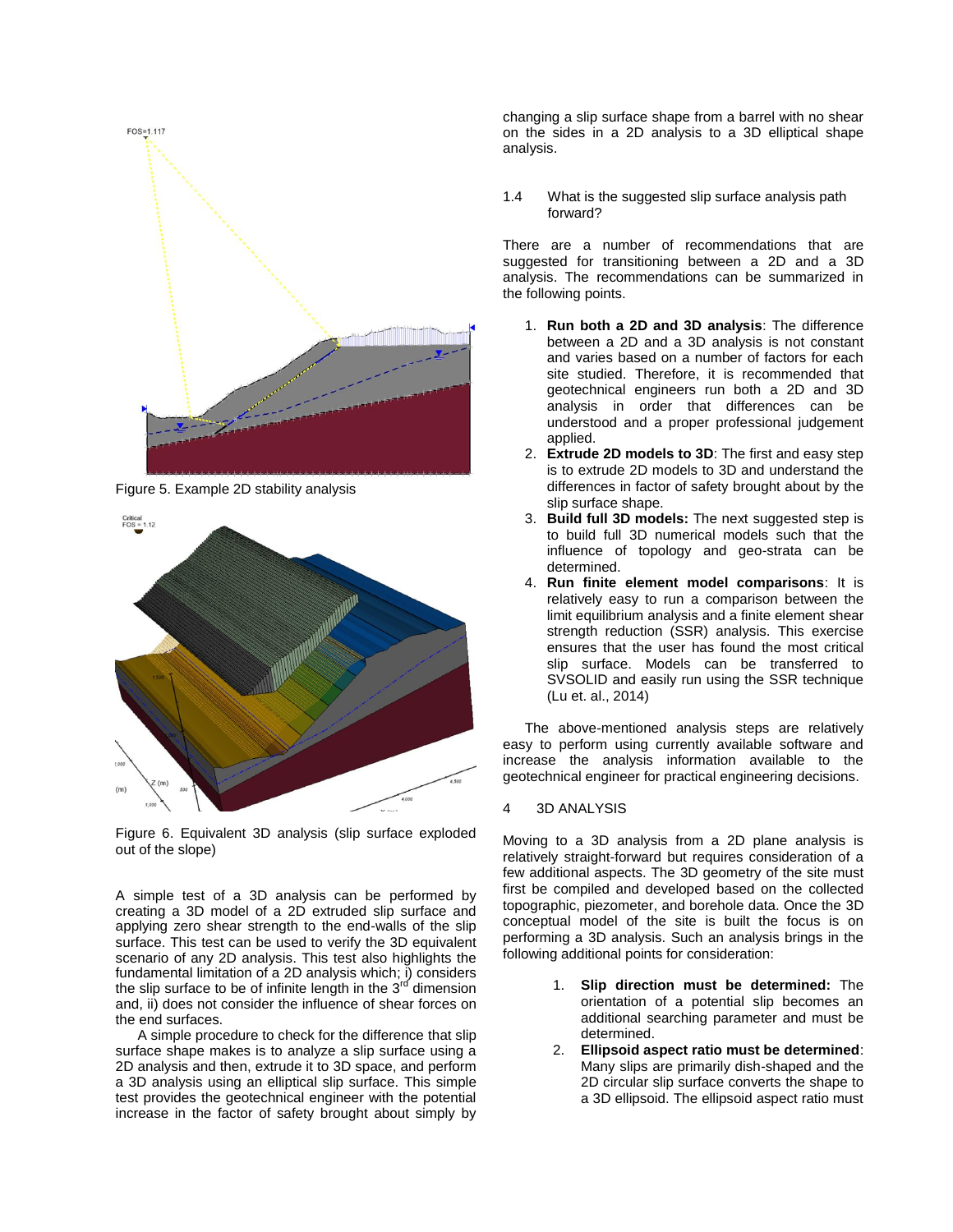be evaluated through use of a searching parameter.

3. **Block search extents must be determined**: In the case of a block search, the combination of planes forming a block search must be determined through a multi-plane type of searching mechanism.

Application of these concepts is relatively easy using modern available software and results in expanded possibilities for analyzing complex 3D geometries. The analysis of 3D characteristics significantly extends the ability of the geotechnical engineer to undertake complex engineering designs (Figure 7).



Figure 7. Analysis of an open pit using a block searching method with 'Grid and Tangent' searching

### 5 2D/3D MULTI-PLANE ANALYSIS (MPA)

The analysis of an engineering sites often involves assessing the larger question of the location of the critical slip surfaces that need to be given attention. A multiplane analysis (MPA) provides the ability to search over large areas in 2D and 3D in order to identify areas of potential risk.

Multi-Plane Analysis consists of three core aspects emulating from a 3D SVSLOPE model of the site:

- 1. Defining the positions and directions (i.e., planes) of the model to analyze;
- 2. Performing many concurrent analyses based on the defined planes;
- 3. Combining the outputs of the analyses into one set of results that is easy to visually interpret.

## 1.5 Defining planes

MPA focuses on rapidly defining and performing many slope stability analyses. Each analysis is geometrically defined by a point, which is required to lie somewhere along the slope of interest, and a direction that specifies the central sliding direction at that position. Each of these 'point and direction' pairings may be thought of as a plane. MPA presents users with several powerful tools for

creating these planes such that coverage of the entire model may be achieved with minimal time and effort.

The most powerful plane definition method requires the user to simply click on a slope of interest. The system then follows the slope laterally in both directions, with planes being created at user-specified intervals until the end of the slope is reached. Each plane created using this process has its direction automatically set to be the dominant downhill direction around that region of the slope. Multiple planes with slightly varying angles may optionally be created through each point. Similarly, another tool allows the user to draw a polyline laterally along a slope in the region of interest, upon which the system will create planes along the line in a manner similar to the previous method. The user may also draw planes on the model manually through graphical or text inputs.



Figure 8. Definition of planes along a curved slope

## 1.6 Performing analysis

For each plane defined, the system creates a new model to be analyzed by the limit equilibrium method. It is possible to perform the analysis in either 3D or 2D. In a 3D analysis, each model contains a copy of the original model geometry using a slip surface trial search method that is automatically specified based on the plane definition. In a 2D analysis, a 2D slice of the original 3D geometry is located and analyzed for each plane. In either case, the new models are analyzed in parallel, making full use of the available computational power of the system hardware.

## 1.7 Visualizing results

After computations are complete, the results of each analysis are collected for visualization in the original 3D model. The factors of safety for the critical slip surfaces in each plane are reported and overlaid spatially. The shape of each slip surface can also be displayed graphically on the model, with various filters being available to limit the number of trials to be displayed. For 3D analysis, the model may be overlaid with a texture representing the minimum factor of safety of all slip surfaces that pass through the ground surface throughout the model.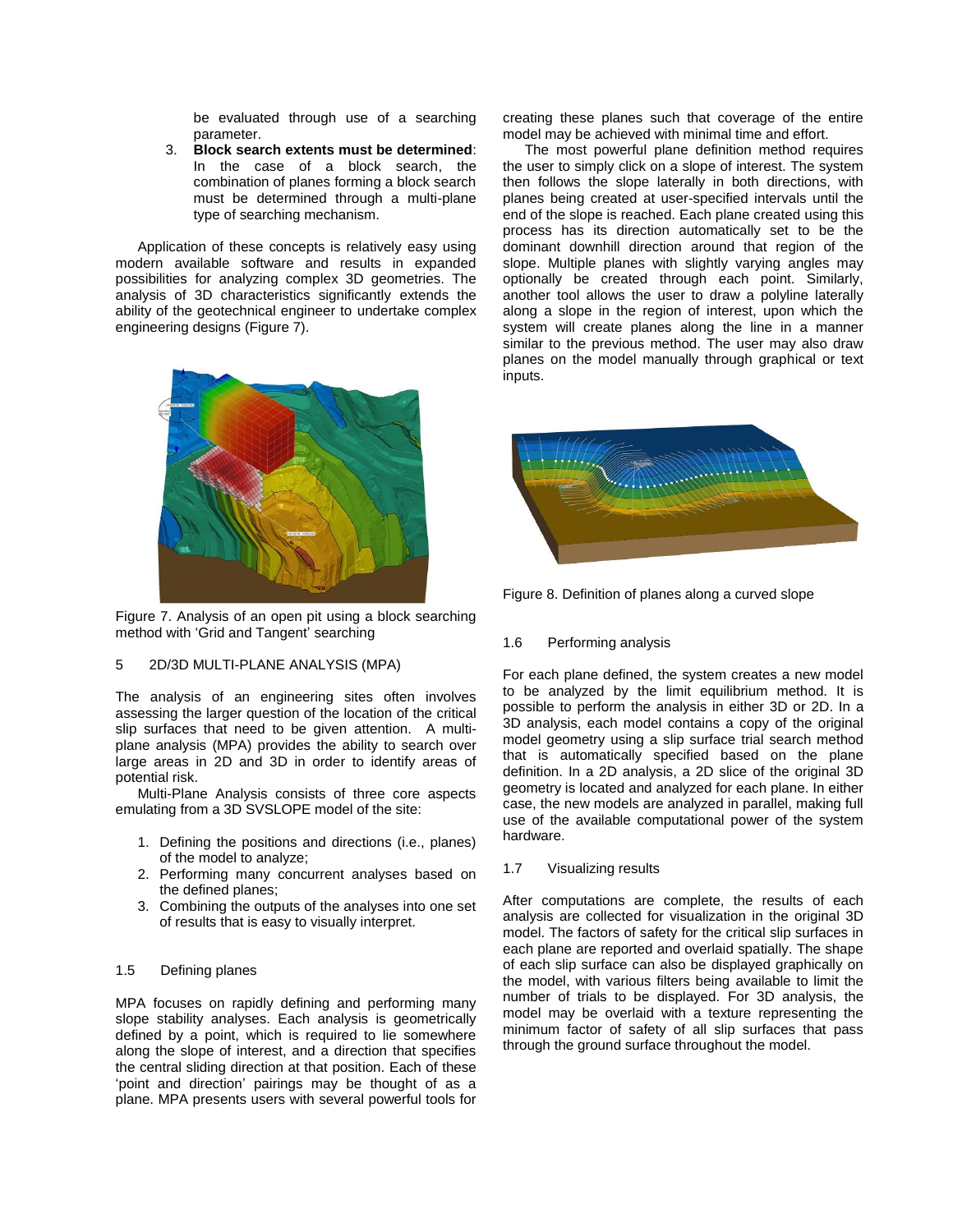

Figure 9. Visualization of 3D analysis results using a factor of safety texture

## 6 APPLICATIONS

In order to illustrate the application of these new techniques to practical engineering scenario few examples are presented. All examples are based on realworld scenarios encountered by clients of SoilVision Systems Ltd. The examples have been created for illustration purposes only and should not be considered an analysis of any particular real-world site.

#### 1.8 Tailings Dam Analysis

The analysis of tailings dams for stability is of particular concern given the recent failures at Mt. Polley in B.C., Canada and Fundao in Brazil. The analysis of a single section of a tailings dam is costly and traditionally involves a complex slope stability 2D analysis of a particular section. Questions arising when using this approach are as follows:

- The geotechnical engineer may not know if the section of concern is the most critical (i.e., weakest) section of the tailings dam.
- A 2D analysis is conservative and may calculate a factor of safety (FOS) that is low (Lulu et. al., 2015).
- The 3D orientation of topology and stratigraphy is not taken into consideration in the traditional analysis.

The advantage of using the MPA approach is that the analysis of the tailings dam is largely automated; therefore making the analysis more comprehensive than a traditional analysis and easier to perform. The suggested approach also provides the engineer with a more comprehensive analytical visualization (Figure 10). Particular zones of low factor of safety may readily be identified and targeted for further detailed 2D or 3D analysis.



Figure 10. Visualization of 2D MPA analysis of a complex tailings dam

### 1.9 Riverbank Analysis

The analysis of riverbank slope stability remains an item of continued concern in municipal planning. The analysis of a single section of a riverbank is costly and traditionally involves a complex slope stability 2D analysis of a particular section of concern. This approach are the same limitations with respect to other 2D analyses mentioned in this paper.

Using a MPA analysis is particularly well-suited to this type of study since the entire riverbank analysis can be setup and performed in a single step. Aerial photos of the surrounding area can also be overlaid on the system to help identify the locations of potential weakness in relation to municipal structures. An example of a typical riverbank analysis is shown in Figure 11. The geological structure can first be built using conceptual modeling software. Then the material properties and analysis methods can be selected. Building loads, anchors and other features can also be accounted for in the analysis. Zones of potential weakness as a function of distance along the riverbank can be identified. This allows the engineer to obtain a better understanding of the zones that should be used for further detailed analysis.

The MPA can be performed in 2D mode or in 3D mode.



Figure 11. Visualization of 3D MPA analysis of a riverbank

### 1.10 Municipal Stability Analysis

City planning engineers require information related to the slope stability of various areas around potential new developments as well as existing developed areas in order to make appropriate planning decisions. As cities expand there is often pressure to expand developments onto hillsides with ideal views but where slope stability